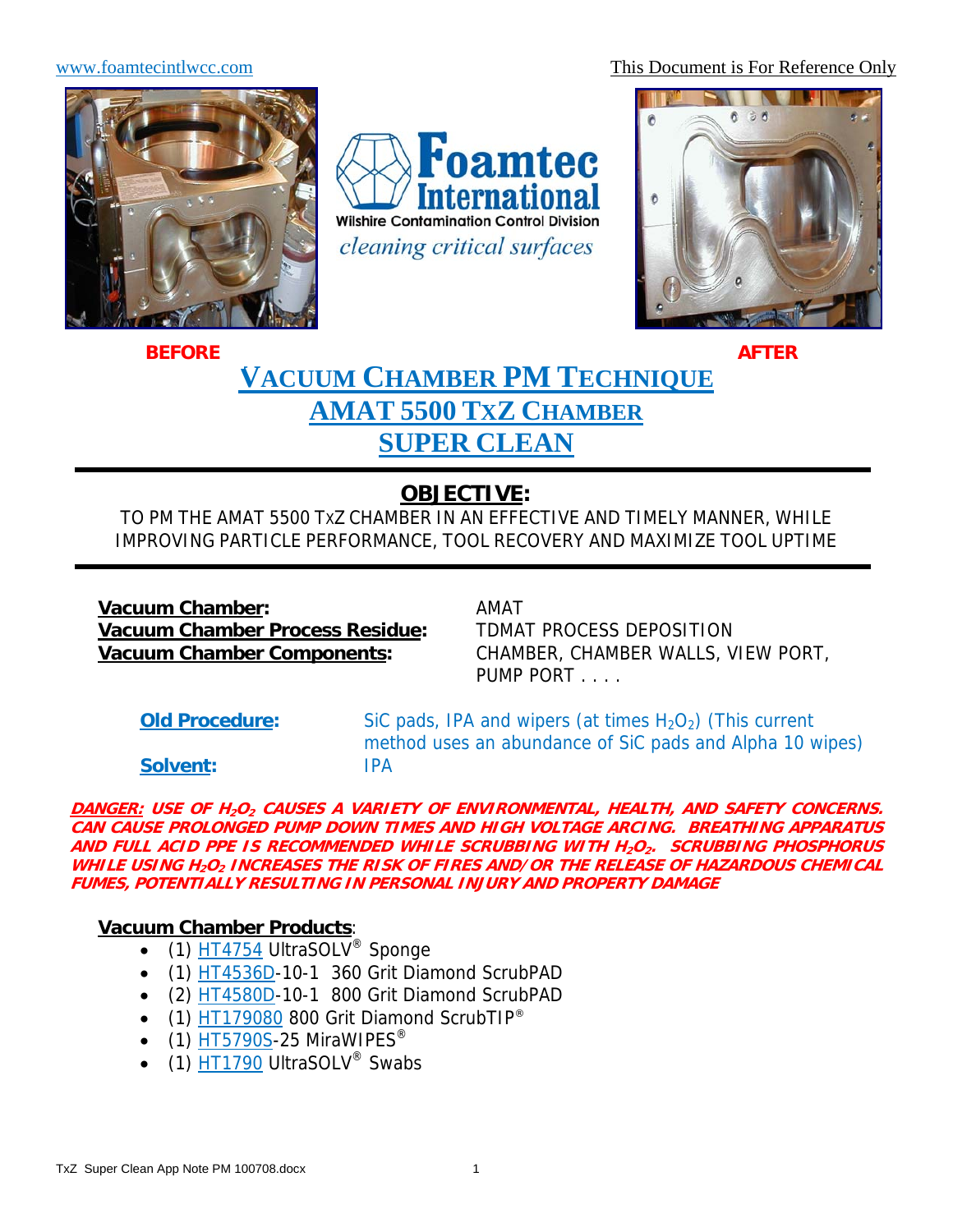#### **AMAT 5500 TXZ CHAMBER SUPER CLEAN PM PROCEDURE:**

View "How to" instructional videos on http://www.foamtecintlwcc.com/flash/

- **NOTE: INITIAL CLEAN MAY REQUIRE THE USE OF ADDITIONAL PRODUCTS TO EFFECTIVLY CLEAN CHAMBER BACK TO BARE METAL. IT IS RECOMMENDED TO PERFORM A ROUND OF 2-3 PM'S ON SAME TOOL TO ESTABLISH SUFFICIENT DATA FOR EVALUATION**
- **Step 1:** Using all **safety procedures and guidelines**, remove the parts that are required to be removed from within the TxZ Chamber to complete the Super Clean PM
- **Step 2:** Properly stage Foamtec TxZ Super Clean Kit with HazMat bag readily available (See Fig 1)



**Step 3:** Lightly dampen the HT4580D-10-1 800 Grit Diamond ScrubPAD with IPA and scrub an approximate 9"x 9" area within the TxZ Chamber (See Fig 2 & 3)

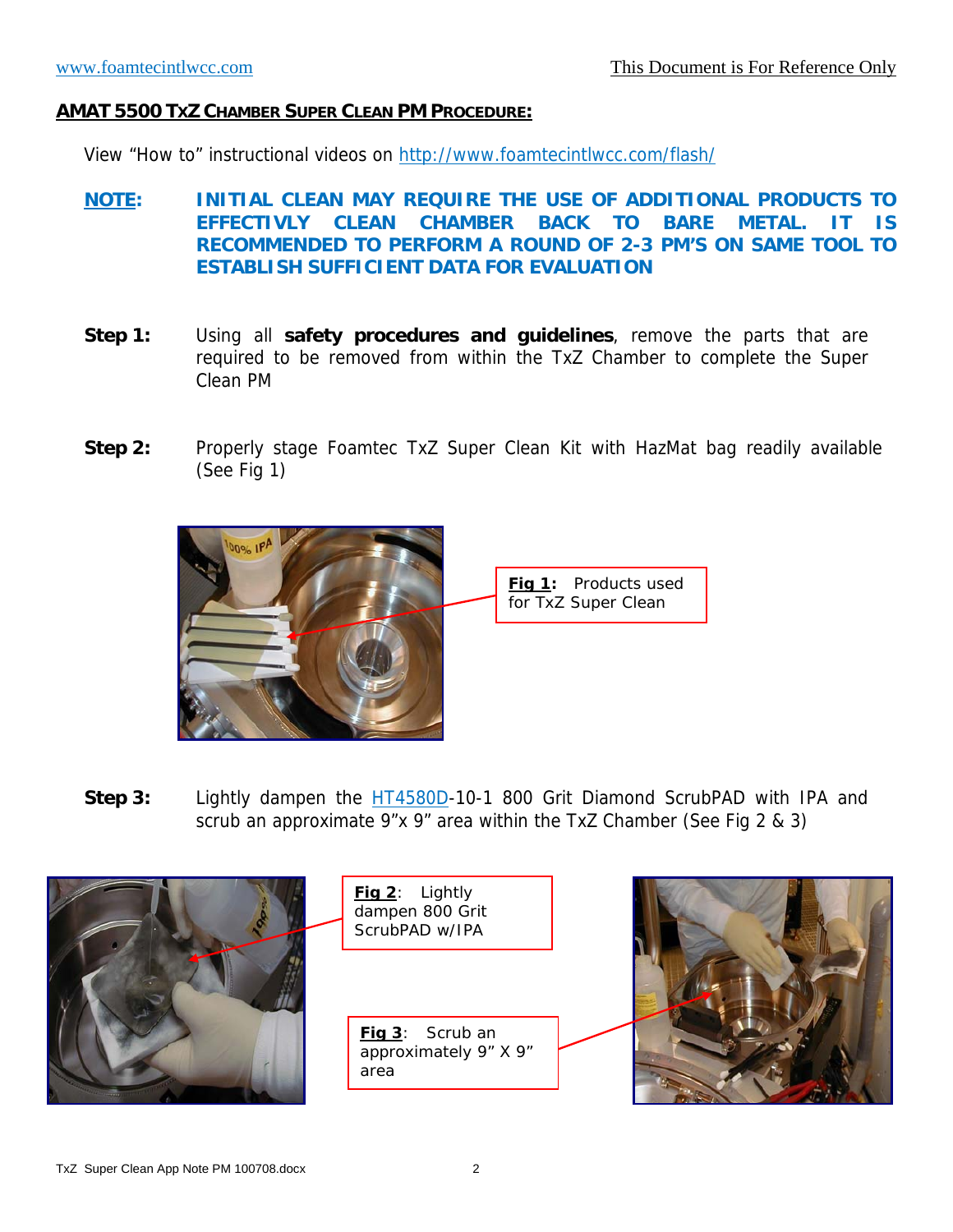### **AMAT 5500 TXZ CHAMBER SUPER CLEAN PM PROCEDURE (CONT'D):**

**Step 4:** Lightly moisten the **HT4754** UltraSOLV<sup>®</sup> Sponge with IPA and proceed to wipe the chamber area where the deposition had been removed by 800 Grit Diamond ScrubPAD (See Fig 4)



- **Step 5:** Continue to scrub remaining areas of TxZ Chamber using same technique described in steps 2 & 3
- **Step 6:** For the heavier built up areas, such as pump ports and edges of chamber seal may need to use the HT4536D-10-1 360 Grit Diamond ScrubPAD to effectively remove deposition (See Fig 5 & 6)

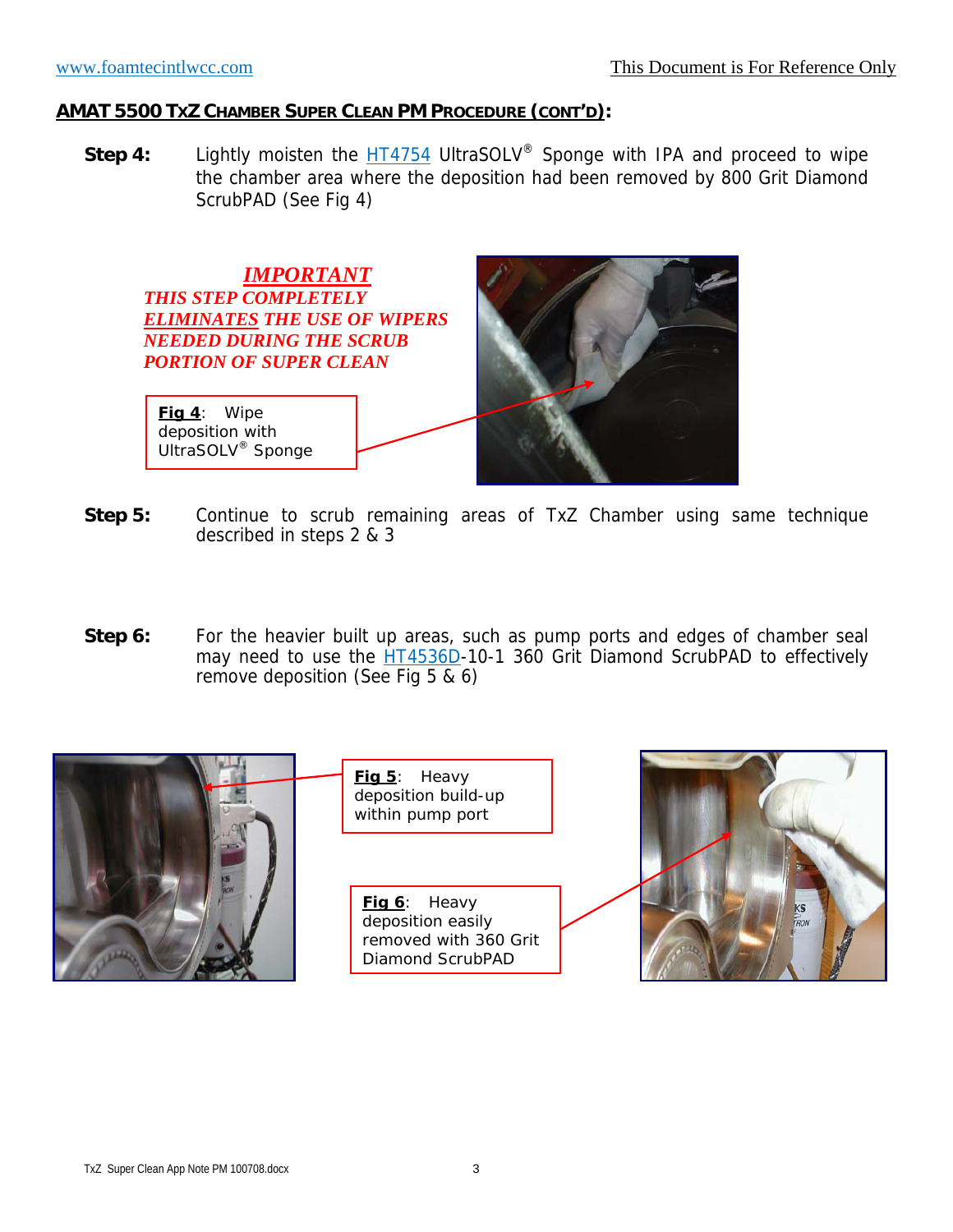#### **AMAT 5500 TXZ CHAMBER SUPER CLEAN PM PROCEDURE (CONT'D):**

**Step 7:** As necessary, unload Diamond ScrubPADS of deposition by wiping the ScrubPADS with **HT4754** UltraSOLV<sup>®</sup> Sponge in one direction (See Fig 7)





Step 8: Unload the **HT4754** UltraSOLV<sup>®</sup> Sponge by lightly moistening with IPA and ringing out into a properly labeled HazMat container (See Fig 8  $\&$  9)



**Fig 8**: UltraSOLV® Sponge loaded with deposition

**Fig 9**: UltraSOLV® Sponge free of deposition after rinse in DI water



**Step 9:** In order to remove deposition from remaining hard to reach areas (such as view port & slit valve), use the HT179080D 800 Grit Diamond ScrubTIP<sup>®</sup> to effectively reach these areas (See Fig 10) Unload ScrubTIP® as necessary using same method as described above